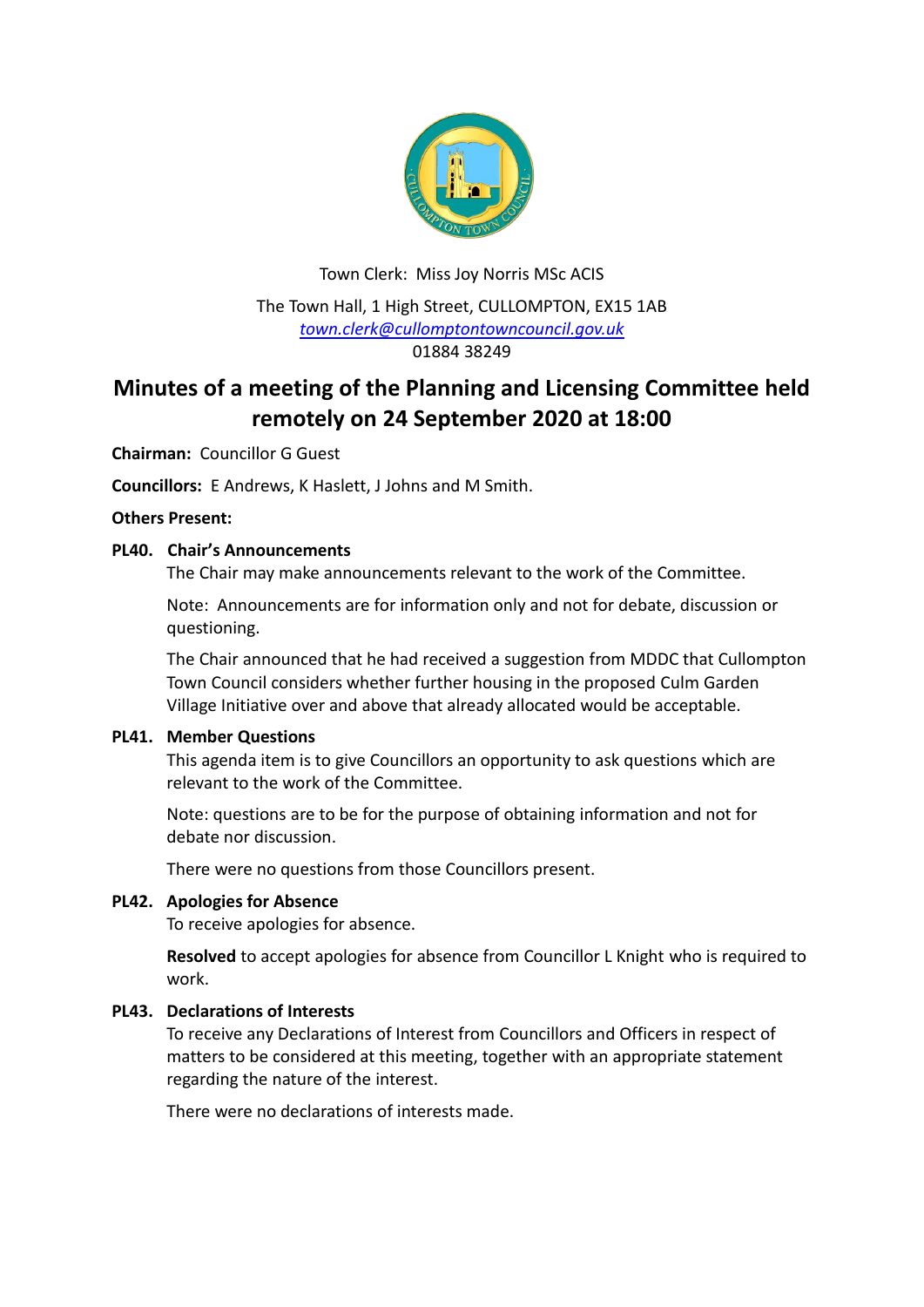#### **PL44. Minutes**

To agree the minutes of the Planning and Licensing Committee meeting held on 13 August 2020 and 27 August 2020.

**Resolved** that the Minutes of the meeting of the Planning and Licensing Committee held on 13 August 2020 are adopted as a true and correct record of the meeting and signed as such.

**Resolved** that the Minutes of the meeting of the Planning and Licensing Committee held on 27 August 2020 are adopted as a true and correct record of the meeting and signed as such.

#### **PL45. Public Participation**

15 minutes is set aside at the beginning of the meeting to enable members of the public to raise matters which are relevant to the work of the Committee. Up to 3 minutes is allowed for each question. It may not be possible to reply straightaway and the question may only be noted and a written response sent at a later date.

There were no members of the public present.

#### **PL46. Planning Matters**

To consider and make comment on the following planning applications received by the Planning Authority and available to view on the [Planning Portal:](https://planning.middevon.gov.uk/online-applications/applicationDetails.do?activeTab=documents&keyVal=QEYF1XKS05K00)

a. Land and Buildings at NGR 302571 105884 (Knightswood Farm), Cullompton [\(20/00771/FULL\)](https://planning.middevon.gov.uk/online-applications/applicationDetails.do?activeTab=documents&keyVal=QAZI2UKS07T00). Change of use of 3 agricultural buildings to storage (Use Class B8).

**Resolved** that there is NO OBJECTION to this application.

b. 1 Grants Cottages, Stoneyford, Cullompton [\(20/01382/FULL\)](https://planning.middevon.gov.uk/online-applications/applicationDetails.do?activeTab=documents&keyVal=QFOFQSKS05K00). Erection of a dwelling following demolition of existing sheds and construction of new vehicular access.

**Resolved** that there is NO OBJECTION to this application but with the reservation that there may be an impact on natural light to neighbouring properties.

c. Oaklands, Cullompton [\(20/01439/HOUSE\)](https://planning.middevon.gov.uk/online-applications/applicationDetails.do?activeTab=documents&keyVal=QGA1YDKS04G00). Erection of a rear extension to provide annexe.

**Resolved** that there is NO OBJECTION to this application.

d. 26 Manning Avenue, Cullompton [\(20/01479/TPO\)](https://planning.middevon.gov.uk/online-applications/applicationDetails.do?activeTab=documents&keyVal=QGP7JVKS07T00). Application to crown thin, crown lift and reduce the crown and overall height of a group of Field Maples by 5m; protected by Tree Preservation Order 97/00013/TPO.

**Resolved** that there the council will accept the determination of the Planning Authority.